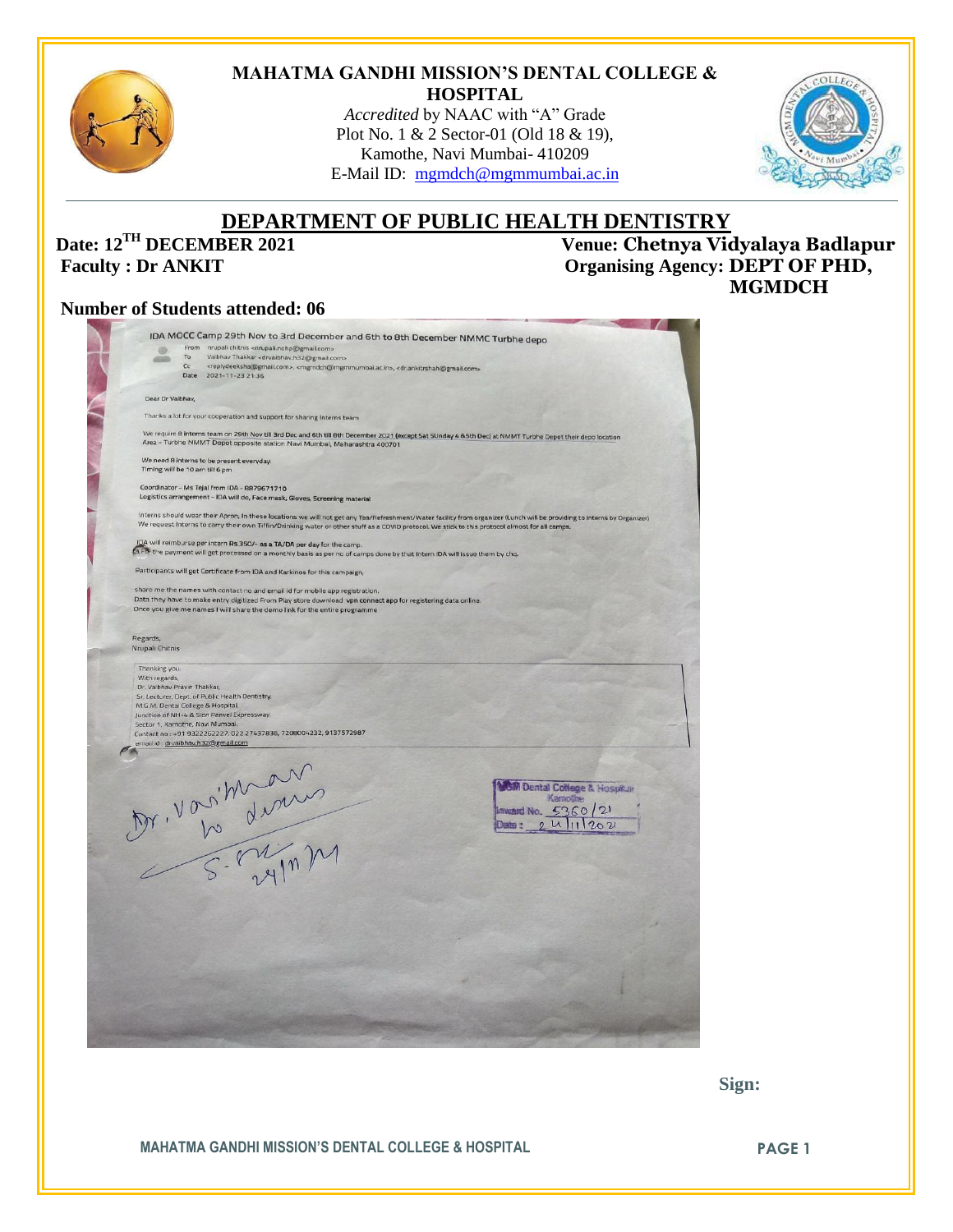#### **Assessment of Oral Health Status and Treatment need of patients atChaitanyaVidyalay, Badlapur.**

 MGM Dental College constantly takes efforts of extending the oral health care to the community. The oral care initiative was also extended to patients at **ChaitanyaVidyalay, Badlapur**with the intention of creating awareness and providing oral health care to the patients.

### **Aim and objective:**

- 1. To assess the oral health status of patients and to provide necessary Dental treatment.
- 2. To educate them and create awareness about oral health.

#### **Method**:

A type III examination was carried out with the use of mouth mirror and probe in day light. All the patients were assessed for oral health status and were explained the need to get the problems corrected. The patients were made aware of the existing dental problems and preventive measures were explained.

**Observations:** A totalof 21 patients were examined for various dental problems. Those requiring extensive treatment were referred to MGM Dental College and Hospital, Kamothe.

| <b>Condition</b> | No. of      | Percentage     |
|------------------|-------------|----------------|
|                  | individuals | $\frac{6}{10}$ |
| Dental caries    | 12          | 57.1%          |
| Gingivitis       |             | 23.8%          |
| Missing          | 3           | 14.2%          |
| Malocclusion     |             | 4.7%           |

#### **1 Oral health status:**



#### **Interpretation and conclusion:**

**Dental caries is the most common problem among the patients followed by missing teeth and replacement of the same.**

**Oral health education and prevention strategies should be implemented in order to reduce the disease burden among these patients.**

 **Sign:**

**MAHATMA GANDHI MISSION'S DENTAL COLLEGE & HOSPITAL PAGE 2**